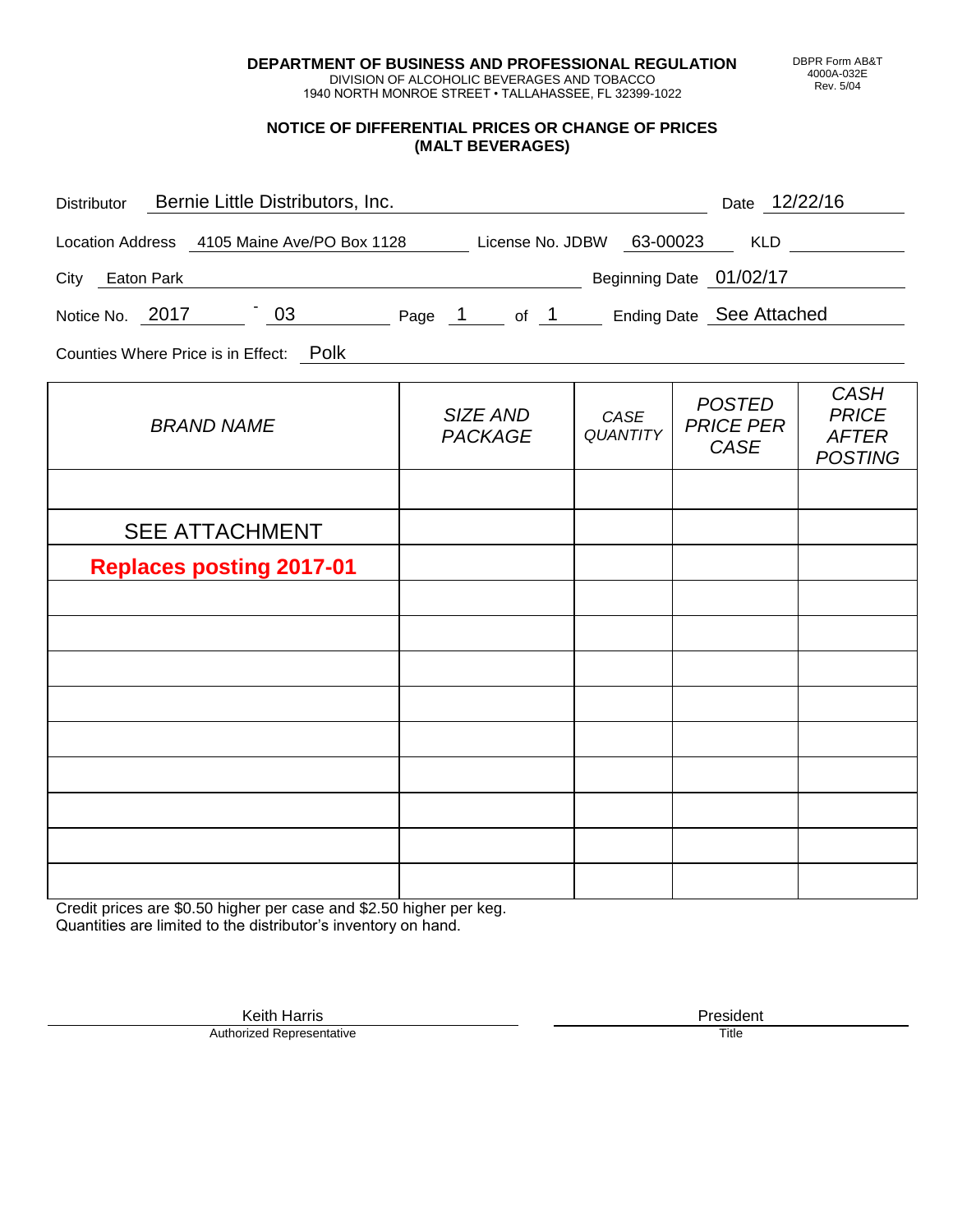## **Bernie Little Distributors, Inc. Price Promotions - 1st Quarter 2017 Replaces posting 2017-01 Eaton Park - Polk County**

|                                                                 |                         |              |             | <b>Posted</b> | <b>Frontline</b> |        |          |         |
|-----------------------------------------------------------------|-------------------------|--------------|-------------|---------------|------------------|--------|----------|---------|
| <b>Brands</b>                                                   | Package                 | <b>Start</b> | <b>Stop</b> | Price         | Price            | Qty    | Premise  | Comment |
| Bud, Bud Lt                                                     | 24/8oz Can              | 01/02/17     | 02/11/17    | \$11.40       | \$13.25          | $20+$  | Off      |         |
|                                                                 |                         |              |             |               |                  |        |          |         |
| Bud & Bud Lt                                                    | 24/8oz Can 2/12         | 01/02/17     | 02/11/17    | \$13.10       | \$13.60          | $5-19$ | Off      |         |
| Bud & Bud Lt                                                    | 24/8oz Can 2/12         | 01/02/17     | 02/11/17    | \$12.20       | \$13.60          | $20+$  | Off      |         |
|                                                                 |                         |              |             |               |                  |        |          |         |
| Michelob Ultra                                                  | 24/8oz Can 2/12         | 01/02/17     | 02/11/17    | \$13.50       | \$14.45          | $5-19$ | Off      |         |
| Michelob Ultra                                                  | 24/8oz Can 2/12         | 01/02/17     | 02/11/17    | \$12.20       | \$14.45          | $20+$  | Off      |         |
| Michelob Ultra                                                  | 24/8oz Can              | 01/02/17     | 02/11/17    | \$12.70       | \$14.35          | $5-19$ | Off      |         |
|                                                                 |                         |              |             |               |                  |        |          |         |
| Michelob Ultra                                                  | 24/8oz Can              | 01/02/17     | 02/11/17    | \$11.40       | \$14.35          | $20+$  | Off      |         |
| Brands & Packages above may be mixed and matched to achieve qty |                         |              |             |               |                  |        |          |         |
| Bud, Bud Lt                                                     | 24/8oz Can              | 02/13/17     | 03/04/17    | \$11.40       | \$13.25          | $20+$  | Off      |         |
|                                                                 |                         |              |             |               |                  |        |          |         |
| Bud & Bud Lt                                                    | 24/8oz Can 2/12         | 02/13/17     | 03/04/17    | \$13.10       | \$13.60          | $5-19$ | Off      |         |
| Bud & Bud Lt                                                    | 24/8oz Can 2/12         | 02/13/17     | 03/04/17    | \$12.20       | \$13.60          | $20+$  | Off      |         |
|                                                                 |                         |              |             |               |                  |        |          |         |
| Michelob Ultra                                                  | 24/8oz Can 2/12         | 02/13/17     | 03/04/17    | \$13.50       | \$14.45          | $5-9$  | Off      |         |
| Michelob Ultra                                                  | 24/8oz Can 2/12         | 02/13/17     | 03/04/17    | \$11.70       | \$14.45          | $10+$  | Off      |         |
|                                                                 |                         |              |             |               |                  |        |          |         |
| Michelob Ultra                                                  | 24/8oz Can              | 02/13/17     | 03/04/17    | \$12.70       | \$14.35          | $5-19$ | Off      |         |
| Michelob Ultra                                                  | 24/8oz Can              | 02/13/17     | 03/04/17    | \$11.40       | \$14.35          | $20+$  | Off      |         |
| Brands & Packages above may be mixed and matched to achieve qty |                         |              |             |               |                  |        |          |         |
|                                                                 |                         |              |             |               |                  |        |          |         |
| Bud, Bud Lt                                                     | 24/8oz Can              | 03/06/17     | 03/11/17    | \$11.40       | \$13.25          | $20+$  | Off      |         |
| Bud & Bud Lt                                                    | 24/8oz Can 2/12         | 03/06/17     | 03/11/17    | \$13.10       | \$13.60          | $5-9$  | Off      |         |
|                                                                 |                         |              |             |               |                  |        |          |         |
| Bud & Bud Lt                                                    | 24/8oz Can 2/12         | 03/06/17     | 03/11/17    | \$11.70       | \$13.60          | $10+$  | Off      |         |
| Michelob Ultra                                                  | 24/8oz Can 2/12         | 03/06/17     | 03/11/17    | \$13.50       | \$14.45          | $5-9$  | Off      |         |
| Michelob Ultra                                                  | 24/8oz Can 2/12         | 03/06/17     | 03/11/17    | \$11.70       | \$14.45          | $10+$  | Off      |         |
|                                                                 |                         |              |             |               |                  |        |          |         |
| Michelob Ultra                                                  | 24/8oz Can              | 03/06/17     | 03/11/17    | \$12.70       | \$14.35          | $5-19$ | Off      |         |
| Michelob Ultra                                                  | 24/8oz Can              | 03/06/17     | 03/11/17    | \$11.40       | \$14.35          | $20+$  | Off      |         |
| Brands & Packages above may be mixed and matched to achieve qty |                         |              |             |               |                  |        |          |         |
|                                                                 |                         |              |             |               |                  |        |          |         |
| Bud, Bud Lt                                                     | 24/8oz Can              | 03/13/17     | 04/01/17    | \$11.40       | \$13.25          | $20+$  | Off      |         |
|                                                                 |                         |              |             |               |                  |        |          |         |
| Bud & Bud Lt                                                    | 24/8oz Can 2/12         | 03/13/17     | 04/01/17    | \$13.10       | \$13.60          | $5-9$  | Off      |         |
| Bud & Bud Lt                                                    | 24/8oz Can 2/12         | 03/13/17     | 04/01/17    | \$11.70       | \$13.60          | $10+$  | Off      |         |
|                                                                 |                         |              |             |               |                  |        |          |         |
| Michelob Ultra                                                  | 24/8oz Can 2/12         | 03/13/17     | 04/01/17    | \$13.50       | \$14.45          | $5-19$ | Off      |         |
| Michelob Ultra                                                  | 24/8oz Can 2/12         | 03/13/17     | 04/01/17    | \$12.20       | \$14.45          | $20+$  | Off      |         |
|                                                                 |                         |              |             |               |                  |        |          |         |
| Michelob Ultra                                                  | 24/8oz Can              | 03/13/17     | 04/01/17    | \$12.70       | \$14.35          | $5-19$ | Off      |         |
| Michelob Ultra                                                  | 24/8oz Can              | 03/13/17     | 04/01/17    | \$11.40       | \$14.35          | $20+$  | Off      |         |
| Brands & Packages above may be mixed and matched to achieve qty |                         |              |             |               |                  |        |          |         |
| Bud, Bud Lt, Select, Select 55                                  | 24/12oz Can/LNR 4/6     | 01/02/17     | 04/01/17    | \$21.60       | \$23.80          | $10+$  | Off      |         |
|                                                                 |                         |              |             |               |                  |        |          |         |
| Mich, Mich Lt, AmberBock, Ultra, Ultra Lime, Ultra              |                         |              |             |               |                  |        |          |         |
| Amber                                                           | 24/12oz LNNR 4/6        | 01/02/17     | 04/01/17    | \$21.60       | \$24.55          | $10+$  | Off      |         |
| Brands & Packages above may be mixed and matched to achieve qty |                         |              |             |               |                  |        |          |         |
|                                                                 |                         |              |             |               |                  |        |          |         |
| Bud, Bud Lt                                                     | 24/16oz Can 6/4         | 01/02/17     | 04/01/17    | \$22.65       | \$25.65          | $5+$   | On & Off |         |
| Brands & Packages above may be mixed and matched to achieve qty |                         |              |             |               |                  |        |          |         |
|                                                                 |                         |              |             |               |                  |        |          |         |
| Bud, Bud Lt                                                     | 24/16oz Can             | 01/02/17     | 04/01/17    | \$20.90       | \$27.60          | $30+$  | Off      |         |
| Brands & Packages above may be mixed and matched to achieve gty |                         |              |             |               |                  |        |          |         |
|                                                                 |                         |              |             |               |                  |        |          |         |
|                                                                 |                         |              |             |               |                  |        |          |         |
| Bud, Bud Lt, Select & Select 55                                 | 18pk/12oz Can & LNNR    | 01/02/17     | 04/01/17    | \$14.80       | \$16.90          | $20+$  | Off      |         |
| Brands & Packages above may be mixed and matched to achieve qty |                         |              |             |               |                  |        |          |         |
|                                                                 |                         |              |             |               |                  |        |          |         |
| Bud, Bud Lt, Select & Select 55                                 | 24/12oz LNNR 2/12       | 01/02/17     | 04/01/17    | \$21.55       | \$22.50          | $10+$  | On       |         |
| Brands & Packages above may be mixed and matched to achieve qty |                         |              |             |               |                  |        |          |         |
|                                                                 |                         |              |             |               |                  |        |          |         |
| Bud, Bud Lt, Select & Select 55                                 | 24/12oz Can & LNNR 2/12 | 01/02/17     | 01/25/17    | \$21.55       | \$22.50          | $10+$  | Off      |         |
| Brands & Packages above may be mixed and matched to achieve gty |                         |              |             |               |                  |        |          |         |
|                                                                 |                         |              |             |               |                  |        |          |         |
| Bud, Bud Lt, Select & Select 55                                 | 24/12oz Can & LNNR 2/12 | 01/26/17     | 02/04/17    | \$21.55       | \$22.50          | 10-49  | Off      |         |
| Bud, Bud Lt, Select & Select 55                                 | 24/12oz Can & LNNR 2/12 | 01/26/17     | 02/04/17    | \$17.80       | \$22.50          | $50+$  | Off      |         |
|                                                                 |                         |              |             |               |                  |        |          |         |
| BL Lime, Platinum & Bud Black Crown                             | 24/12oz Can & LNNR 2/12 | 01/26/17     | 02/04/17    | \$23.15       | \$24.10          | $1-49$ | Off      |         |
| BL Lime, Platinum & Bud Black Crown                             | 24/12oz Can & LNNR 2/12 | 01/26/17     | 02/04/17    | \$17.80       | \$24.10          | $50+$  | Off      |         |
| Brands & Packages above may be mixed and matched to achieve qty |                         |              |             |               |                  |        |          |         |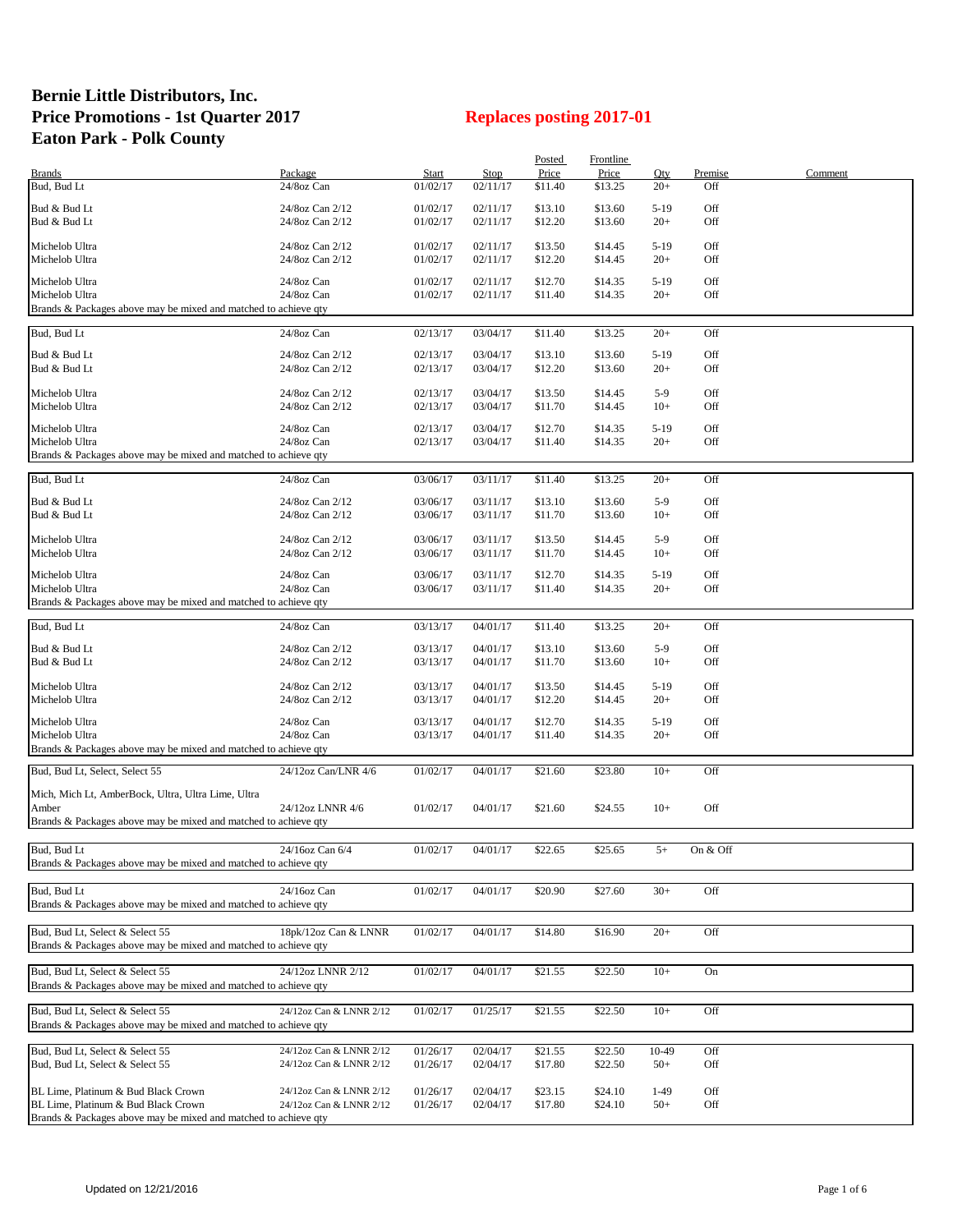|                                                                                                  |                                |                      |                      | Posted             | Frontline          |               |          |         |
|--------------------------------------------------------------------------------------------------|--------------------------------|----------------------|----------------------|--------------------|--------------------|---------------|----------|---------|
| <b>Brands</b>                                                                                    | Package                        | Start                | <b>Stop</b>          | Price              | Price              | Qty           | Premise  | Comment |
| Bud, Bud Lt, Select & Select 55                                                                  | 24/12oz Can & LNNR 2/12        | 02/06/17             | 04/01/17             | \$21.55            | \$22.50            | $10+$         | Off      |         |
| Brands & Packages above may be mixed and matched to achieve qty                                  |                                |                      |                      |                    |                    |               |          |         |
| Bud, Bud Lt, Select & Select 55                                                                  | 24/12oz Can                    | 01/02/17             | 04/01/17             | \$20.75            | \$22.60            | 10-44         | Off      |         |
| Bud, Bud Lt, Select & Select 55                                                                  | $24/12$ oz Can                 | 01/02/17             | 04/01/17             | \$19.75            | \$22.60            | $45+$         | Off      |         |
|                                                                                                  |                                |                      |                      |                    |                    |               |          |         |
| Bud, Bud Lt,                                                                                     | 24/12oz LNNR                   | 01/02/17             | 04/01/17             | \$20.75            | \$22.60            | 10-44         | Off      |         |
| Bud, Bud Lt,                                                                                     | 24/12oz LNNR                   | 01/02/17             | 04/01/17             | \$19.75            | \$22.60            | $45+$         | Off      |         |
| <b>Bud Light Lime</b>                                                                            | 24/12oz LNNR/Can               | 01/02/17             | 04/01/17             | \$22.20            | \$24.10            | 10-44         | Off      |         |
| <b>Bud Light Lime</b>                                                                            | 24/12oz LNNR/Can               | 01/02/17             | 04/01/17             | \$19.75            | \$24.10            | $45+$         | Off      |         |
|                                                                                                  |                                |                      |                      |                    |                    |               |          |         |
| Michelob Ultra                                                                                   | 24/12oz Can & LNNR             | 01/02/17             | 04/01/17             | \$22.20            | \$24.10            | 10-44         | Off      |         |
| Michelob Ultra                                                                                   | 24/12oz Can & LNNR             | 01/02/17             | 04/01/17             | \$20.70            | \$24.10            | $45+$         | Off      |         |
| Brands & Packages above may be mixed and matched to achieve qty                                  |                                |                      |                      |                    |                    |               |          |         |
|                                                                                                  | 3/8/16oz Can                   |                      |                      |                    | \$25.20            | $25+$         | Off      |         |
| Bud, Bud Lt<br>Michelob Ultra                                                                    | $3/8/16$ oz Can                | 01/02/17<br>01/02/17 | 01/28/17<br>01/28/17 | \$19.45<br>\$19.45 | \$27.10            | $25+$         | Off      |         |
| Brands & Packages above may be mixed and matched to achieve qty                                  |                                |                      |                      |                    |                    |               |          |         |
|                                                                                                  |                                |                      |                      |                    |                    |               |          |         |
| Bud, Bud Lt                                                                                      | 24/16oz CALNR                  | 01/02/17             | 04/01/17             | \$24.85            | \$28.50            | $98+$         | Off      |         |
| Brands & Packages above may be mixed and matched to achieve qty                                  |                                |                      |                      |                    |                    |               |          |         |
| Bud, Bud Lt                                                                                      | 20/16oz CALNR                  | 01/02/17             | 02/04/17             | \$17.95            | \$23.00            | 33-131        | Off      |         |
| Bud, Bud Lt                                                                                      | 20/16oz CALNR                  | 01/02/17             | 02/04/17             | \$17.45            | \$23.00            | $132+$        | Off      |         |
|                                                                                                  |                                |                      |                      |                    |                    |               |          |         |
| Bud, Bud Lt                                                                                      | 20/16oz CALNR                  | 02/06/17             | 04/01/17             | \$19.75            | \$23.00            | $1 - 32$      | Off      |         |
| Bud, Bud Lt                                                                                      | 20/16oz CALNR                  | 02/06/17             | 04/01/17             | \$17.95            | \$23.00            | $33+$         | Off      |         |
| Brands & Packages above may be mixed and matched to achieve qty                                  |                                |                      |                      |                    |                    |               |          |         |
|                                                                                                  |                                |                      |                      |                    |                    |               |          |         |
| Bud, Bud Lt                                                                                      | 15/16oz ALNR/CALNR             | 01/02/17             | 04/01/17             | \$13.90            | \$17.25            | $15+$         | Off      |         |
| Brands & Packages above may be mixed and matched to achieve qty                                  |                                |                      |                      |                    |                    |               |          |         |
| Bud, Bud Lt                                                                                      | 15/16oz ALNR/CALNR             | 01/02/17             | 04/01/17             | \$13.80            | \$17.25            | $50+$         | On       |         |
| Brands & Packages above may be mixed and matched to achieve qty                                  |                                |                      |                      |                    |                    |               |          |         |
| Bud, Bud Light                                                                                   | 20/16oz CALNR                  | 01/02/17             | 04/01/17             | \$18.85            | \$23.00            | $1 - 143$     | On       |         |
| Bud, Bud Light                                                                                   | 20/16oz CALNR                  | 01/02/17             | 04/01/17             | \$17.20            | \$23.00            | $144+$        | On       |         |
|                                                                                                  |                                |                      |                      |                    |                    |               |          |         |
| Bud, Bud Light, Select                                                                           | 24/16oz ALNR/CALNR             | 01/02/17             | 04/01/17             | \$23.00            | \$28.50            | $1-49$        | On       |         |
| Bud, Bud Light, Select                                                                           | 24/16oz ALNR/CALNR             | 01/02/17             | 04/01/17             | \$22.75            | \$28.50            | 50-143        | On       |         |
| Bud, Bud Light, Select                                                                           | 24/16oz ALNR/CALNR             | 01/02/17             | 04/01/17             | \$21.55            | \$28.50            | $144+$        | On       |         |
|                                                                                                  |                                |                      |                      |                    |                    |               |          |         |
| <b>Bud Light Lime</b>                                                                            | 24/16oz ALNR 4/6               | 01/02/17             | 04/01/17             | \$27.65            | \$31.20            | $50+$         | On       |         |
| Michelob Ultra                                                                                   | 24/16oz ALNR                   | 01/02/17             | 04/01/17             | \$27.65            | \$31.20            | $50+$         | On       |         |
| Michelob Ultra<br>Michelob Ultra                                                                 | 24/16oz CALNR<br>24/16oz CALNR | 01/02/17<br>01/02/17 | 04/01/17<br>04/01/17 | \$35.85<br>\$33.70 | \$37.25<br>\$37.25 | 5-49<br>$50+$ | On<br>On |         |
| Brands & Packages above may be mixed and matched to achieve qty                                  |                                |                      |                      |                    |                    |               |          |         |
|                                                                                                  |                                |                      |                      |                    |                    |               |          |         |
| Oculto                                                                                           | 24/12oz LNNR 2/12              | 01/02/17             | 04/01/17             | \$26.65            | \$29.90            | $20+$         | Off      |         |
| <b>BLL Mix a Rita</b>                                                                            | 18/8oz Can Loose               | 01/02/17             | 04/01/17             | \$16.55            | \$18.05            | $5+$          | Off      |         |
|                                                                                                  |                                |                      |                      |                    |                    |               |          |         |
| <b>BLL Mix a Rita</b>                                                                            | 24/8oz Can Loose               | 01/02/17             | 04/01/17             | \$22.05            | \$24.10            | $5 - 62$      | Off      |         |
| <b>BLL Mix a Rita</b>                                                                            | 24/8oz Can Loose               | 01/02/17             | 04/01/17             | \$21.05            | \$24.10            | $63+$         | Off      |         |
|                                                                                                  |                                |                      |                      |                    |                    |               |          |         |
| BL Lime, Platinum, Black Crown, Mich Lt & Ultra                                                  | 18/12oz LNNR/Cans              | 01/02/17             | 04/01/17             | \$16.95            | \$18.45            | $5 - 59$      | Off      |         |
| BL Lime, Platinum, Black Crown, Mich Lt & Ultra                                                  | 18/12oz LNNR/Cans              | 01/02/17             | 04/01/17             | \$15.85            | \$18.45            | $60+$         | Off      |         |
| Brands & Packages above may be mixed and matched to achieve qty                                  |                                |                      |                      |                    |                    |               |          |         |
| Best Damn Root Beer & Cherry Cola                                                                | 24/12oz LNNR 4/6               | 03/06/17             | 03/12/17             | \$19.20            | \$30.70            | $15+$         | Off      |         |
|                                                                                                  |                                |                      |                      |                    |                    |               |          |         |
| <b>Land Shark</b>                                                                                | 24/12oz Cans/LNNR 2/12         | 01/02/17             | 04/01/17             | \$22.15            | \$24.10            | 56-111        | Off      |         |
| Land Shark                                                                                       | 24/12oz Cans/LNNR 2/12         | 01/02/17             | 04/01/17             | \$20.35            | \$24.10            | $112+$        | Off      |         |
| <b>Land Shark</b>                                                                                | 24/12oz LNNR 4/6               | 01/02/17             | 04/01/17             | \$21.60            | \$24.55            | 10-111        | Off      |         |
| Land Shark                                                                                       | 24/12oz LNNR 4/6               | 01/02/17             | 04/01/17             | \$20.25            | \$24.55            | $112+$        | Off      |         |
|                                                                                                  |                                |                      |                      |                    |                    |               |          |         |
| Michelob Ultra                                                                                   | 24/16oz CALNR                  | 01/02/17             | 04/01/17             | \$35.85            | \$37.25            | $5+$          | Off      |         |
|                                                                                                  |                                |                      |                      |                    |                    |               |          |         |
| Mich, Mic Lt, Ultra, Ultra Amber, Amberbock & Ultra<br>Lime Cactus                               | 24/12oz Can/LNNR 2/12          | 01/02/17             | 04/01/17             | \$23.90            | \$24.85            | $5+$          | Off      |         |
| Michelob Ultra                                                                                   | 24/16oz CALNR 3/8              | 01/02/17             | 04/01/17             | \$35.85            | \$37.25            | $5+$          | Off      |         |
| Brands & Packages above may be mixed and matched to achieve qty                                  |                                |                      |                      |                    |                    |               |          |         |
|                                                                                                  |                                |                      |                      |                    |                    |               |          |         |
| BL Lime, Platinum, Black Crown & Landshark                                                       | 24/12oz LNNR 2/12              | 01/02/17             | 04/01/17             | \$20.45            | \$24.10            | $10+$         | On       |         |
| BL Lime, Platinum & Landshark<br>Brands & Packages above may be mixed and matched to achieve qty | 24/12oz Cans 2/12              | 01/02/17             | 04/01/17             | \$20.45            | \$24.10            | $10+$         | On       |         |
|                                                                                                  |                                |                      |                      |                    |                    |               |          |         |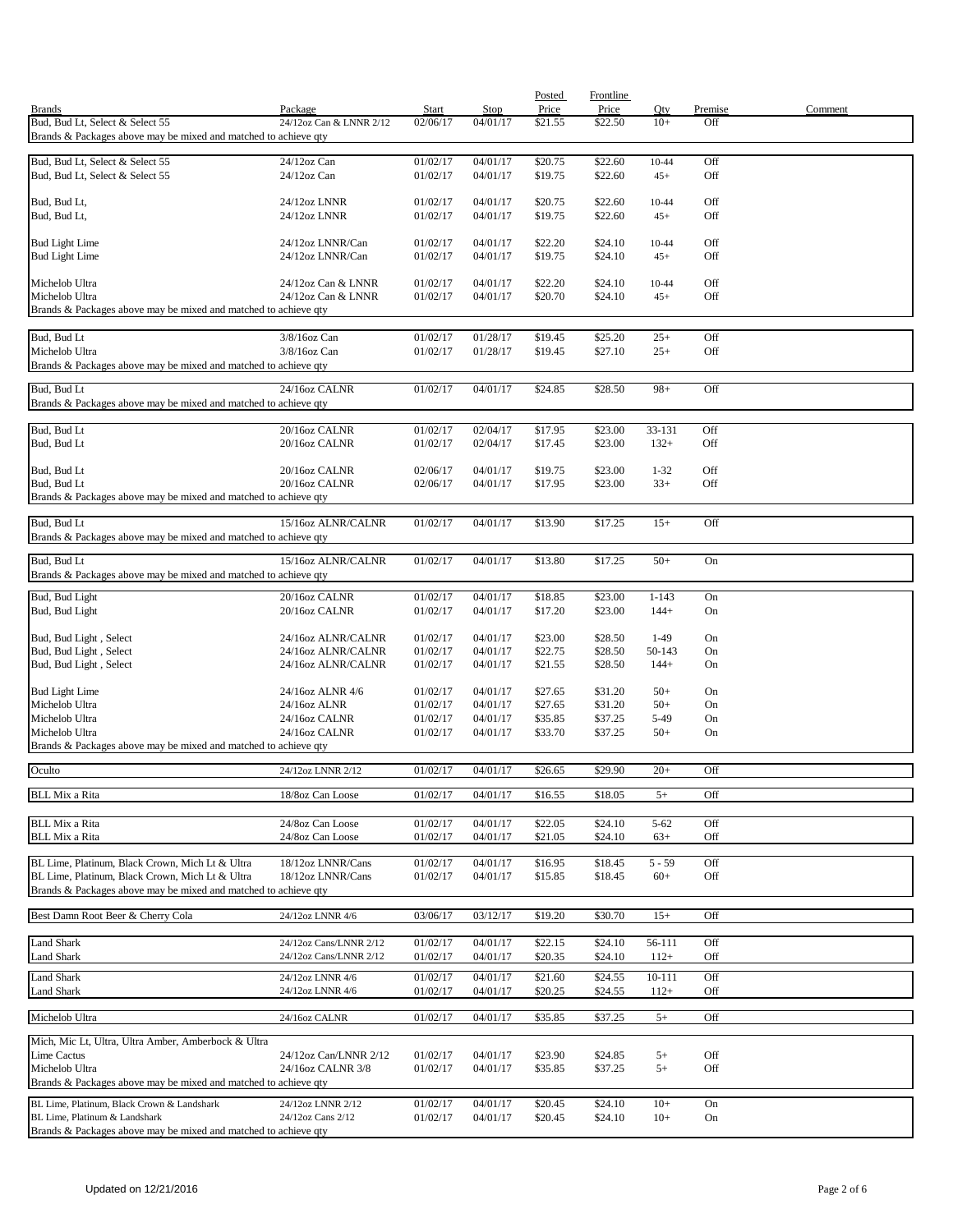|                                                                                                                        |                        |              |          | Posted  | Frontline |               |            |         |
|------------------------------------------------------------------------------------------------------------------------|------------------------|--------------|----------|---------|-----------|---------------|------------|---------|
| <b>Brands</b>                                                                                                          | Package                | <b>Start</b> | Stop     | Price   | Price     | Qty           | Premise    | Comment |
| BL Lime, Platinum & Black Crown                                                                                        | 24/12oz Cans/LNNR 2/12 | 01/02/17     | 01/25/17 | \$23.15 | \$24.10   | $1+$          | Off        |         |
|                                                                                                                        |                        |              |          |         |           |               |            |         |
| BLL Rita Family (Lime, Straw, Mango, Raz, Seasonal)                                                                    | 24/8oz Can 2/12        | 01/02/17     | 01/25/17 | \$23.15 | \$24.10   | $1-6$<br>$7+$ | Off<br>Off |         |
| BLL Rita Family (Lime, Straw, Mango, Raz, Seasonal)<br>Brands & Packages above may be mixed and matched to achieve qty | 24/8oz Can 2/12        | 01/02/17     | 01/25/17 | \$21.30 | \$24.10   |               |            |         |
|                                                                                                                        |                        |              |          |         |           |               |            |         |
| BLL Rita Family (Lime, Straw, Mango, Raz, Seasonal)                                                                    | 24/8oz Can 2/12        | 01/26/17     | 02/04/17 | \$23.15 | \$24.10   | $1-6$         | Off        |         |
| BLL Rita Family (Lime, Straw, Mango, Raz, Seasonal)                                                                    | 24/8oz Can 2/12        | 01/26/17     | 02/04/17 | \$21.30 | \$24.10   | $7+$          | Off        |         |
| Brands & Packages above may be mixed and matched to achieve qty                                                        |                        |              |          |         |           |               |            |         |
| BL Lime, Platinum & Black Crown                                                                                        | 24/12oz Cans/LNNR 2/12 | 02/06/17     | 04/01/17 | \$23.15 | \$24.10   | $1+$          | Off        |         |
|                                                                                                                        |                        |              |          |         |           |               |            |         |
| BLL Rita Family (Lime, Straw, Mango, Raz, Seasonal)                                                                    | 24/8oz Can 2/12        | 02/06/17     | 04/01/17 | \$23.15 | \$24.10   | $1-6$         | Off        |         |
| BLL Rita Family (Lime, Straw, Mango, Raz, Seasonal)                                                                    | 24/8oz Can 2/12        | 02/06/17     | 04/01/17 | \$21.30 | \$24.10   | $7+$          | Off        |         |
| Brands & Packages above may be mixed and matched to achieve qty                                                        |                        |              |          |         |           |               |            |         |
| Busch, Busch Lt, Nat Lt, Nat Ice & Rolling Rock                                                                        | 24/12oz Can S/C        | 01/02/17     | 01/14/17 | \$15.35 | \$17.00   | $15+$         | Off        |         |
| Brands & Packages above may be mixed and matched to achieve qty                                                        |                        |              |          |         |           |               |            |         |
|                                                                                                                        |                        |              |          |         |           |               |            |         |
| Natty Daddy                                                                                                            | 24/12oz Can S/C        | 01/02/17     | 01/14/17 | \$14.35 | \$16.10   | $5+$          | Off        |         |
|                                                                                                                        |                        |              |          |         |           |               |            |         |
| Busch, Busch Lt, Nat Lt, Nat Ice & Rolling Rock                                                                        | 24/12oz Can S/C        | 01/16/17     | 04/29/17 | \$15.35 | \$17.00   | 15-76         | Off        |         |
| Busch, Busch Lt, Nat Lt, Nat Ice & Rolling Rock                                                                        | 24/12oz Can S/C        | 01/16/17     | 04/29/17 | \$13.80 | \$17.00   | $77+$         | Off        |         |
|                                                                                                                        |                        |              |          |         |           |               |            |         |
| <b>Natty Daddy</b>                                                                                                     | $24/12$ oz Can S/C     | 01/16/17     | 04/29/17 | \$14.35 | \$16.10   | $5 - 76$      | Off        |         |
| <b>Natty Daddy</b><br>Brands & Packages above may be mixed and matched to achieve qty                                  | 24/12oz Can S/C        | 01/16/17     | 04/29/17 | \$13.80 | \$16.10   | $77+$         | Off        |         |
|                                                                                                                        |                        |              |          |         |           |               |            |         |
| Busch, Busch Lt, Nat Lt, Nat Ice, Bud Ice, Rolling Rock                                                                |                        |              |          |         |           |               |            |         |
| & Busch Ice                                                                                                            | 18/12oz Cans/LNNR      | 01/02/17     | 04/01/17 | \$9.35  | \$12.40   | $40+$         | Off        |         |
| Brands & Packages above may be mixed and matched to achieve qty                                                        |                        |              |          |         |           |               |            |         |
|                                                                                                                        |                        |              |          |         |           |               |            |         |
| King Cobra & High Gravity                                                                                              | 24/16oz Can 6/4        | 01/02/17     | 04/01/17 | \$17.75 | \$19.55   | $5+$          | Off        |         |
| Brands & Packages above may be mixed and matched to achieve qty                                                        |                        |              |          |         |           |               |            |         |
| Shock Top & Shock Top Sampler                                                                                          | 24/12oz LNNR           | 01/02/17     | 04/01/17 | \$19.70 | \$27.75   | $56+$         | Off        |         |
| Brands & Packages above may be mixed and matched to achieve qty                                                        |                        |              |          |         |           |               |            |         |
|                                                                                                                        |                        |              |          |         |           |               |            |         |
| Shock Top & Shock Top Lemon                                                                                            | 15/12oz Can            | 01/02/17     | 04/01/17 | \$13.65 | \$15.25   | $50+$         | Off        |         |
| Brands & Packages above may be mixed and matched to achieve qty                                                        |                        |              |          |         |           |               |            |         |
| Shock Top & Shock Top Lemon                                                                                            | 30/12oz Can 2/15       | 01/02/17     | 04/01/17 | \$25.70 | \$28.90   | $25+$         | Off        |         |
| Brands & Packages above may be mixed and matched to achieve qty                                                        |                        |              |          |         |           |               |            |         |
|                                                                                                                        |                        |              |          |         |           |               |            |         |
| Shock Top, Apple Wheat, Lemon, Pumpkin, Rasp, IPA, Winter                                                              |                        |              |          |         |           |               |            |         |
| Combo, Choc, Pretzel, Ginger                                                                                           | 24/12oz LNNR 4/6       | 01/02/17     | 03/04/17 | \$26.10 | \$27.75   | $20 - 55$     | Off        |         |
| Shock Top, Apple Wheat, Lemon, Pumpkin, Rasp, IPA, Winter<br>Combo, Choc, Pretzel, Ginger                              | 24/12oz LNNR 4/6       | 01/02/17     | 03/04/17 | \$25.10 | \$27.75   | 56-111        | Off        |         |
| Shock Top, Apple Wheat, Lemon, Pumpkin, Rasp, IPA, Winter                                                              |                        |              |          |         |           |               |            |         |
| Combo, Choc, Pretzel, Ginger                                                                                           | 24/12oz LNNR 4/6       | 01/02/17     | 03/04/17 | \$24.10 | \$27.75   | $112+$        | Off        |         |
| Brands & Packages above may be mixed and matched to achieve qty                                                        |                        |              |          |         |           |               |            |         |
| Shock Top, Apple Wheat, Lemon, Pumpkin, Rasp, IPA, Winter                                                              |                        |              |          |         |           |               |            |         |
| Combo, Choc, Pretzel, Ginger                                                                                           | 24/12oz LNNR 4/6       | 03/06/17     | 03/11/17 | \$19.20 | \$27.75   | $20+$         | Off        |         |
|                                                                                                                        |                        |              |          |         |           |               |            |         |
| Shock Top, Apple Wheat, Lemon, Pumpkin, Rasp, IPA, Winter<br>Combo, Choc, Pretzel, Ginger                              | 24/12oz LNNR 4/6       | 03/13/17     | 04/01/17 | \$26.10 | \$27.75   | $20 - 55$     | Off        |         |
| Shock Top, Apple Wheat, Lemon, Pumpkin, Rasp, IPA, Winter                                                              |                        |              |          |         |           |               |            |         |
| Combo, Choc, Pretzel, Ginger                                                                                           | 24/12oz LNNR 4/6       | 03/13/17     | 04/01/17 | \$25.10 | \$27.75   | 56-111        | Off        |         |
| Shock Top, Apple Wheat, Lemon, Pumpkin, Rasp, IPA, Winter                                                              |                        |              |          |         |           |               |            |         |
| Combo, Choc, Pretzel, Ginger<br>Brands & Packages above may be mixed and matched to achieve qty                        | 24/12oz LNNR 4/6       | 03/13/17     | 04/01/17 | \$24.10 | \$27.75   | $112+$        | Off        |         |
|                                                                                                                        |                        |              |          |         |           |               |            |         |
| Wild Blue & Redbridge                                                                                                  | 24/12oz LNNR 4/6       | 01/02/17     | 04/01/17 | \$28.65 | \$29.35   | $28+$         | Off        |         |
| Brands & Packages above may be mixed and matched to achieve qty                                                        |                        |              |          |         |           |               |            |         |
| Kirin Ichiban & Kirin Light                                                                                            | 24/12oz LNNR 4/6       | 01/02/17     | 04/01/17 | \$23.50 | \$27.75   | $10+$         | Off        |         |
| Brands & Packages above may be mixed and matched to achieve qty                                                        |                        |              |          |         |           |               |            |         |
|                                                                                                                        |                        |              |          |         |           |               |            |         |
| Becks, Lt, Dark, Oktob, Sapphire, Becks NA & Bass                                                                      | 24/12oz LNNR 4/6       | 01/02/17     | 04/01/17 | \$22.05 | \$24.55   | 56-111        | Off        |         |
| Becks, Lt, Dark, Oktob, Sapphire, Becks NA & Bass                                                                      | 24/12oz LNNR 4/6       | 01/02/17     | 04/01/17 | \$19.80 | \$24.55   | $112+$        | Off        |         |
| Brands & Packages above may be mixed and matched to achieve qty                                                        |                        |              |          |         |           |               |            |         |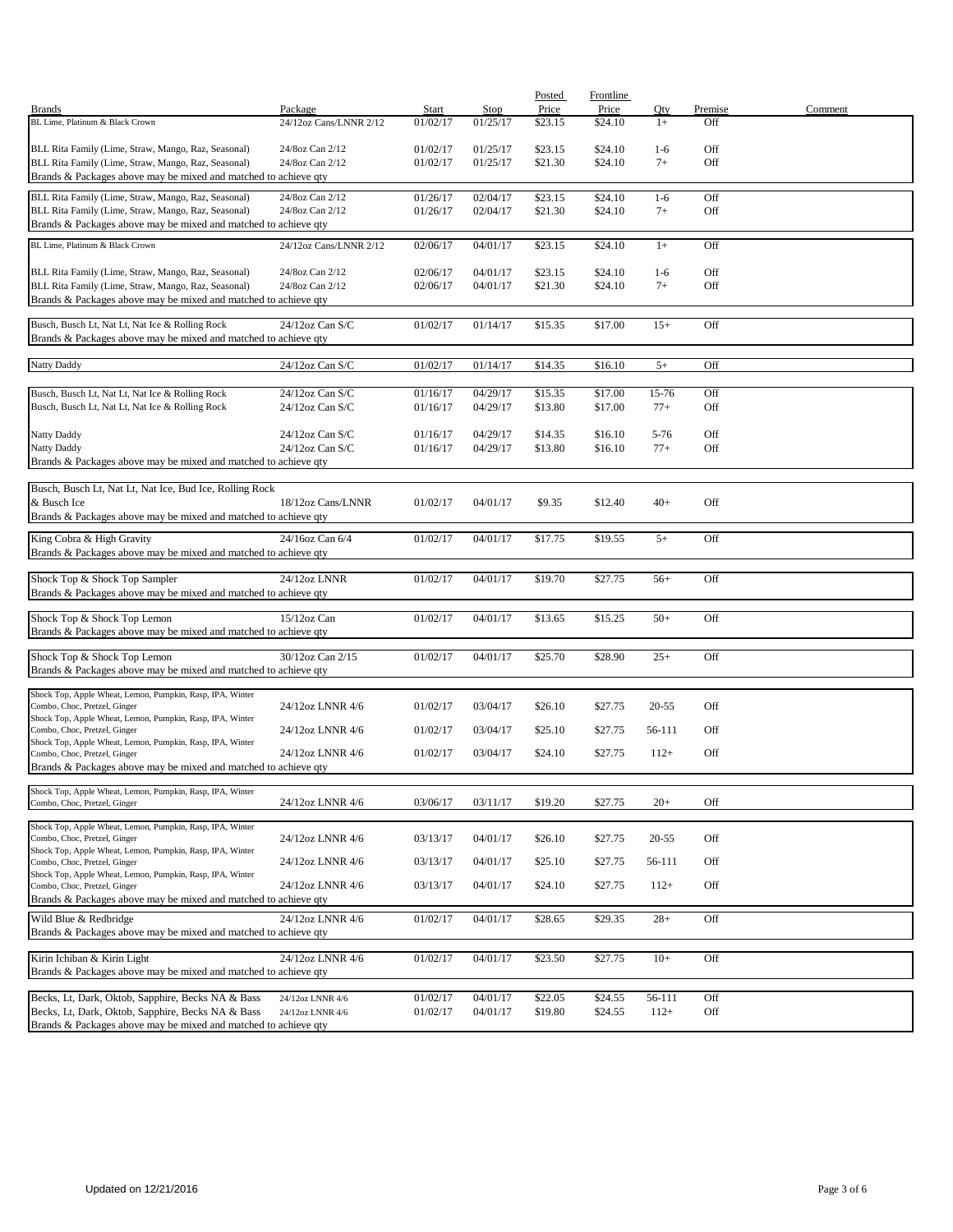|                                                                                                                      |                                                |                      |                      | Posted             | <b>Frontline</b>   |                  |            |         |
|----------------------------------------------------------------------------------------------------------------------|------------------------------------------------|----------------------|----------------------|--------------------|--------------------|------------------|------------|---------|
| <b>Brands</b>                                                                                                        | Package                                        | Start                | Stop                 | Price              | Price              | Qty              | Premise    | Comment |
| Becks, Light, Dark, Oktoberfest, Sapphire & Bass<br>Becks, Light, Dark, Oktoberfest, Sapphire & Bass                 | 24/12oz LNNR/CAN 2/12<br>24/12oz LNNR/CAN 2/12 | 01/02/17<br>01/02/17 | 02/04/17<br>02/04/17 | \$20.35<br>\$19.80 | \$24.10<br>\$24.10 | 56-111<br>$112+$ | Off<br>Off |         |
| Becks, Light, Dark, Oktoberfest, Sapphire & Bass                                                                     | 24/12oz LNNR/CAN 2/12                          | 02/06/17             | 02/11/17             | \$19.20            | \$24.10            | $10+$            | Off        |         |
| Becks, Light, Dark, Oktoberfest, Sapphire & Bass                                                                     | 24/12oz LNNR/CAN 2/12                          | 02/13/17             | 03/04/17             | \$20.35            | \$24.10            | 56-111           | Off        |         |
| Becks, Light, Dark, Oktoberfest, Sapphire & Bass                                                                     | 24/12oz LNNR/CAN 2/12                          | 02/13/17             | 03/04/17             | \$19.80            | \$24.10            | $112+$           | Off        |         |
|                                                                                                                      |                                                |                      |                      |                    |                    |                  |            |         |
| Becks, Light, Dark, Oktoberfest, Sapphire & Bass                                                                     | 24/12oz LNNR/CAN 2/12                          | 03/06/17             | 03/11/17             | \$19.20            | \$24.10            | $10+$            | Off        |         |
| Becks, Light, Dark, Oktoberfest, Sapphire & Bass                                                                     | 24/12oz LNNR/CAN 2/12                          | 03/13/17             | 04/08/17             | \$20.35            | \$24.10            | 56-111           | Off        |         |
| Becks, Light, Dark, Oktoberfest, Sapphire & Bass                                                                     | 24/12oz LNNR/CAN 2/12                          | 03/13/17             | 04/08/17             | \$19.80            | \$24.10            | $112+$           | Off        |         |
| Brands & Packages above may be mixed and matched to achieve qty                                                      |                                                |                      |                      |                    |                    |                  |            |         |
|                                                                                                                      |                                                |                      |                      |                    |                    |                  |            |         |
| Beck's, Sapphire, Black Crown, BL Lime, Platinum,                                                                    |                                                |                      |                      |                    |                    |                  |            |         |
| Michelob Ultra & Landshark                                                                                           | 24/16oz CAN 6/4                                | 01/02/17             | 04/01/17             | \$25.75            | \$28.00            | $1 - 2$          | Off        |         |
| Beck's, Sapphire, Black Crown, BL Lime, Platinum,                                                                    |                                                |                      |                      |                    |                    |                  |            |         |
| Michelob Ultra & Landshark                                                                                           | 24/16oz CAN 6/4                                | 01/02/17             | 04/01/17             | \$24.90            | \$28.00            | $3+$             | Off        |         |
|                                                                                                                      |                                                |                      |                      |                    |                    |                  |            |         |
|                                                                                                                      |                                                |                      |                      |                    |                    |                  |            |         |
| Shock Top, Apple, Lemon, Pumpkin, Shockolate &                                                                       |                                                |                      |                      |                    |                    |                  |            |         |
| <b>Twisted Pretzel</b>                                                                                               | 24/16oz CAN 6/4                                | 01/02/17             | 04/01/17             | \$29.80            | \$33.50            | $1 - 2$          | Off        |         |
| Shock Top, Apple, Lemon, Pumpkin, Shockolate &                                                                       |                                                |                      |                      |                    |                    |                  |            |         |
| <b>Twisted Pretzel</b>                                                                                               | 24/16oz CAN 6/4                                | 01/02/17             | 04/01/17             | \$24.90            | \$33.50            | $3+$             | Off        |         |
|                                                                                                                      |                                                |                      |                      |                    |                    |                  |            |         |
| Johnny Appleseed                                                                                                     | 24/16oz CAN 6/4                                | 01/02/17             | 04/01/17             | \$29.80            | \$31.95            | $1 - 2$          | Off        |         |
| Johnny Appleseed                                                                                                     | 24/16oz CAN 6/4                                | 01/02/17             | 04/01/17             | \$24.90            | \$31.95            | $3+$             | Off        |         |
|                                                                                                                      |                                                |                      |                      |                    |                    |                  |            |         |
| Goose 312, IPA, Green Line & Four Star Pilsner                                                                       | 24/16oz CAN 6/4                                | 01/02/17             | 04/01/17             | \$29.80            | \$31.95            | $1 - 2$          | Off        |         |
| Goose 312, IPA, Green Line & Four Star Pilsner                                                                       | 24/16oz CAN 6/4                                | 01/02/17             | 04/01/17             | \$24.90            | \$31.95            | $3+$             | Off        |         |
|                                                                                                                      |                                                |                      |                      |                    |                    |                  |            |         |
| Bud Chelada, Bud Lt Chelada                                                                                          | 24/16oz Can 6/4                                | 01/02/17             | 04/01/17             | \$29.80            | \$33.50            | $1+$             | Off        |         |
| Lime a Rita & Straw ber Rita Splash                                                                                  | 24/16oz CAN 4/6                                | 01/02/17             | 04/01/17             | \$29.80            | \$37.50            | $1+$             | Off        |         |
|                                                                                                                      |                                                |                      |                      |                    |                    |                  |            |         |
| BD Root Beer & Cherry Cola                                                                                           | 24/16oz CAN 4/6                                | 01/02/17             | 04/01/17             | \$29.80            | \$37.50            | $1+$             | Off        |         |
| BL Lime Rita Family & Oculto                                                                                         | 24/16oz CAN 6/4                                | 01/02/17             | 04/01/17             | \$29.80            | \$37.50            | $1+$             | Off        |         |
| Brands & Packages above may be mixed and matched to achieve qty                                                      |                                                |                      |                      |                    |                    |                  |            |         |
|                                                                                                                      |                                                |                      |                      |                    |                    |                  |            |         |
| <b>Boddington's Pub</b>                                                                                              | 24/16oz CAN 6/4                                | 01/02/17             | 04/01/17             | \$39.15            | \$41.75            | $72+$            | Off        |         |
|                                                                                                                      |                                                |                      |                      |                    |                    |                  |            |         |
|                                                                                                                      |                                                |                      |                      |                    |                    |                  |            |         |
| BP Blueberry, Oktoberfest, Pumpkin, Summer, Winter, Spring,                                                          |                                                |                      |                      |                    |                    |                  |            |         |
| Toasted Lager, Hoptical Illusion & Mosaic Session IPA                                                                | 24/12oz LNNR 4/6                               | 01/02/17             | 01/28/17             | \$27.70            | \$30.90            | $25 - 55$        | Off        |         |
|                                                                                                                      |                                                |                      |                      |                    |                    |                  |            |         |
| BP Blueberry, Oktoberfest, Pumpkin, Summer, Winter, Spring,                                                          |                                                | 01/02/17             | 01/28/17             |                    |                    |                  | Off        |         |
| Toasted Lager, Hoptical Illusion & Mosaic Session IPA                                                                | 24/12oz LNNR 4/6                               |                      |                      | \$26.70            | \$30.90            | $56+$            |            |         |
|                                                                                                                      |                                                |                      |                      |                    |                    |                  |            |         |
| Goose 312, 312 Pale Ale, Honkers, IPA, Winter, Summer, Harvest                                                       |                                                |                      |                      |                    |                    |                  |            |         |
| Ale, Sixth Day, Endless IPA, Rambler IPA, Oktob, Preseason, 10                                                       |                                                |                      |                      |                    |                    |                  |            |         |
| Hills Pale Ale, Four Star, Green Line & Appleseed                                                                    | 24/12oz LNNR/Can 4/6                           | 01/02/17             | 01/28/17             | \$27.70            | \$30.90            | $25 - 55$        | Off        |         |
|                                                                                                                      |                                                |                      |                      |                    |                    |                  |            |         |
| Goose 312, 312 Pale Ale, Honkers, IPA, Winter, Summer, Harvest                                                       |                                                |                      |                      |                    |                    |                  |            |         |
| Ale, Sixth Day, Endless IPA, Rambler IPA, Oktob, Preseason, 10                                                       |                                                |                      |                      |                    |                    |                  |            |         |
| Hills Pale Ale, Four Star, Green Line & Appleseed                                                                    | 24/12oz LNNR/Can 4/6                           | 01/02/17             | 01/28/17             | \$26.70            | \$30.90            | $56+$            | Off        |         |
| Brands & Packages above may be mixed and matched to achieve gty                                                      |                                                |                      |                      |                    |                    |                  |            |         |
|                                                                                                                      |                                                |                      |                      |                    |                    |                  |            |         |
| BP Blueberry, Oktoberfest, Pumpkin, Summer, Winter, Spring,                                                          |                                                |                      |                      |                    |                    |                  |            |         |
| Toasted Lager, Hoptical Illusion & Mosaic Session IPA                                                                | 24/12oz LNNR 4/6                               | 01/30/17             | 02/15/17             | \$19.20            | \$30.90            | $10+$            | Off        |         |
|                                                                                                                      |                                                |                      |                      |                    |                    |                  |            |         |
|                                                                                                                      |                                                |                      |                      |                    |                    |                  |            |         |
| Goose 312, 312 Pale Ale, Honkers, IPA, Winter, Summer, Harvest                                                       |                                                |                      |                      |                    |                    |                  |            |         |
| Ale, Sixth Day, Endless IPA, Rambler IPA, Oktob, Preseason, 10                                                       |                                                |                      |                      |                    |                    |                  |            |         |
| Hills Pale Ale, Four Star, Green Line & Appleseed                                                                    | 24/12oz LNNR/Can 4/6                           | 01/30/17             | 02/15/17             | \$27.70            | \$30.90            | 25-55            | Off        |         |
|                                                                                                                      |                                                |                      |                      |                    |                    |                  |            |         |
| Goose 312, 312 Pale Ale, Honkers, IPA, Winter, Summer, Harvest                                                       |                                                |                      |                      |                    |                    |                  |            |         |
| Ale, Sixth Day, Endless IPA, Rambler IPA, Oktob, Preseason, 10                                                       |                                                |                      |                      |                    |                    |                  |            |         |
| Hills Pale Ale, Four Star, Green Line & Appleseed<br>Brands & Packages above may be mixed and matched to achieve qty | 24/12oz LNNR/Can 4/6                           | 01/30/17             | 02/15/17             | \$26.70            | \$30.90            | $56+$            | Off        |         |
|                                                                                                                      |                                                |                      |                      |                    |                    |                  |            |         |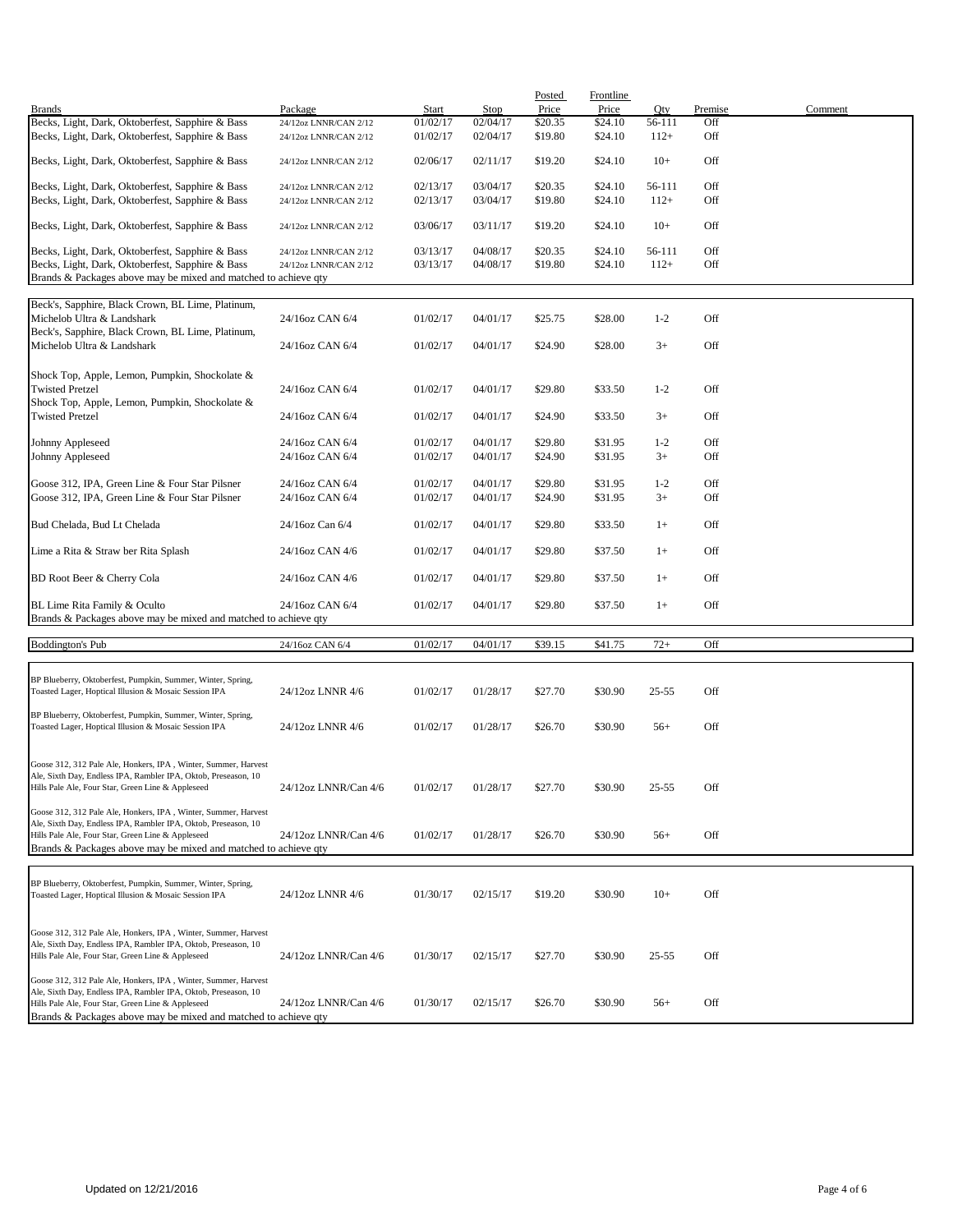| <b>Brands</b>                                                                                                                                                                                                                                            | Package                                         | Start                | Stop                 | Posted<br>Price    | Frontline<br>Price | Qty              | Premise    | Comment |
|----------------------------------------------------------------------------------------------------------------------------------------------------------------------------------------------------------------------------------------------------------|-------------------------------------------------|----------------------|----------------------|--------------------|--------------------|------------------|------------|---------|
|                                                                                                                                                                                                                                                          |                                                 |                      |                      |                    |                    |                  |            |         |
| BP Blueberry, Oktoberfest, Pumpkin, Summer, Winter, Spring,<br>Toasted Lager, Hoptical Illusion & Mosaic Session IPA                                                                                                                                     | 24/12oz LNNR 4/6                                | 02/16/17             | 03/11/17             | \$27.70            | \$30.90            | $25 - 55$        | Off        |         |
| BP Blueberry, Oktoberfest, Pumpkin, Summer, Winter, Spring,<br>Toasted Lager, Hoptical Illusion & Mosaic Session IPA                                                                                                                                     | 24/12oz LNNR 4/6                                | 02/16/17             | 03/11/17             | \$26.70            | \$30.90            | $56+$            | Off        |         |
| Goose 312, 312 Pale Ale, Honkers, IPA, Winter, Summer, Harvest<br>Ale, Sixth Day, Endless IPA, Rambler IPA, Oktob, Preseason, 10<br>Hills Pale Ale, Four Star, Green Line & Appleseed                                                                    | 24/12oz LNNR/Can 4/6                            | 02/16/17             | 03/11/17             | \$27.70            | \$30.90            | $25 - 55$        | Off        |         |
| Goose 312, 312 Pale Ale, Honkers, IPA, Winter, Summer, Harvest<br>Ale, Sixth Day, Endless IPA, Rambler IPA, Oktob, Preseason, 10<br>Hills Pale Ale, Four Star, Green Line & Appleseed<br>Brands & Packages above may be mixed and matched to achieve qty | 24/12oz LNNR/Can 4/6                            | 02/16/17             | 03/11/17             | \$26.70            | \$30.90            | $56+$            | Off        |         |
| BP Blueberry, Oktoberfest, Pumpkin, Summer, Winter, Spring,<br>Toasted Lager, Hoptical Illusion & Mosaic Session IPA                                                                                                                                     | 24/12oz LNNR 4/6                                | 03/13/17             | 03/19/17             | \$27.70            | \$30.90            | $25 - 55$        | Off        |         |
| BP Blueberry, Oktoberfest, Pumpkin, Summer, Winter, Spring,<br>Toasted Lager, Hoptical Illusion & Mosaic Session IPA                                                                                                                                     | 24/12oz LNNR 4/6                                | 03/13/17             | 03/19/17             | \$26.70            | \$30.90            | $56+$            | Off        |         |
| Goose 312, 312 Pale Ale, Honkers, IPA, Winter, Summer, Harvest<br>Ale, Sixth Day, Endless IPA, Rambler IPA, Oktob, Preseason, 10<br>Hills Pale Ale, Four Star, Green Line & Appleseed<br>Brands & Packages above may be mixed and matched to achieve qty | 24/12oz LNNR/Can 4/6                            | 03/13/17             | 03/19/17             | \$19.20            | \$30.90            | $10+$            | Off        |         |
| BP Blueberry, Oktoberfest, Pumpkin, Summer, Winter, Spring,<br>Toasted Lager, Hoptical Illusion & Mosaic Session IPA                                                                                                                                     | 24/12oz LNNR 4/6                                | 03/20/17             | 07/01/17             | \$27.70            | \$30.90            | $25 - 55$        | Off        |         |
| BP Blueberry, Oktoberfest, Pumpkin, Summer, Winter, Spring,<br>Toasted Lager, Hoptical Illusion & Mosaic Session IPA                                                                                                                                     | 24/12oz LNNR 4/6                                | 03/20/17             | 07/01/17             | \$26.70            | \$30.90            | $56+$            | Off        |         |
| Goose 312, 312 Pale Ale, Honkers, IPA, Winter, Summer, Harvest<br>Ale, Sixth Day, Endless IPA, Rambler IPA, Oktob, Preseason, 10<br>Hills Pale Ale, Four Star, Green Line & Appleseed                                                                    | 24/12oz LNNR/Can 4/6                            | 03/20/17             | 07/01/17             | \$27.70            | \$30.90            | $25 - 55$        | Off        |         |
| Goose 312, 312 Pale Ale, Honkers, IPA, Winter, Summer, Harvest<br>Ale, Sixth Day, Endless IPA, Rambler IPA, Oktob, Preseason, 10<br>Hills Pale Ale, Four Star, Green Line & Appleseed<br>Brands & Packages above may be mixed and matched to achieve qty | 24/12oz LNNR/Can 4/6                            | 03/20/17             | 07/01/17             | \$26.70            | \$30.90            | $56+$            | Off        |         |
| Shock Top, Wheat IPA, Lemon, Pumpkin, Variety, Apple, Winter,                                                                                                                                                                                            |                                                 |                      |                      |                    |                    |                  |            |         |
| Honey Bourbon, Choc, Pretzel & Ginger<br>Shock Top, Wheat IPA, Lemon, Pumpkin, Variety, Apple, Winter,                                                                                                                                                   | 24/12oz LNNR/Can 2/12                           | 01/02/17             | 04/01/17             | \$24.60            | \$27.75            | 14-55            | Off        |         |
| Honey Bourbon, Choc, Pretzel & Ginger                                                                                                                                                                                                                    | 24/12oz LNNR/Can 2/12                           | 01/02/17             | 04/01/17             | \$23.60            | \$27.75            | 56-111           | Off        |         |
| Shock Top, Wheat IPA, Lemon, Pumpkin, Variety, Apple, Winter,<br>Honey Bourbon, Choc, Pretzel & Ginger                                                                                                                                                   | 24/12oz LNNR/Can 2/12                           | 01/02/17             | 04/01/17             | \$22.60            | \$27.75            | $112+$           | Off        |         |
| Goose 312, 312 Pale, Honkers, IPA, Winter, Summer, Fall, Harvest<br>Ale, Endless IPA, Winter, Four Star, Green Line, Preseason &<br>Johnny Appleseed<br>Goose 312, 312 Pale, Honkers, IPA, Winter, Summer, Fall, Harvest                                 | 24/12oz LNNR/CN 2/12                            | 01/02/17             | 04/01/17             | \$26.25            | \$29.65            | 14-55            | Off        |         |
| Ale, Endless IPA, Winter, Four Star, Green Line, Preseason &<br>Johnny Appleseed                                                                                                                                                                         | 24/12oz LNNR/CN 2/12                            | 01/02/17             | 04/01/17             | \$25.25            | \$29.65            | $56+$            | Off        |         |
| Stella, Stella Cidre, Hoegaarden, Belgian Sampler                                                                                                                                                                                                        | 24/11.2oz LNNR/Can 2/12 &<br>20/14.9oz Can 2/12 | 01/02/17             | 04/01/17             | \$27.50            | \$33.30            | 14-199           | Off        |         |
| Stella, Stella Cidre, Hoegaarden, Belgian Sampler                                                                                                                                                                                                        | 24/11.2oz LNNR/Can 2/12 &<br>20/14.9oz Can 2/12 | 01/02/17             | 04/01/17             | \$26.50            | \$33.30            | $200+$           | Off        |         |
| Brands & Packages above may be mixed and matched to achieve qty                                                                                                                                                                                          |                                                 |                      |                      |                    |                    |                  |            |         |
| Goose Seasonal Sampler                                                                                                                                                                                                                                   | 24/12oz Can                                     | 01/02/17             | 04/01/17             | \$25.45            | \$28.85            | $14 - 55$        | Off        |         |
| Goose Seasonal Sampler                                                                                                                                                                                                                                   | 24/12oz Can                                     | 01/02/17             | 04/01/17             | \$24.45            | \$28.85            | $56+$            | Off        |         |
| Brands & Packages above may be mixed and matched to achieve qty                                                                                                                                                                                          |                                                 |                      |                      |                    |                    |                  |            |         |
| Goose Seasonal Sampler                                                                                                                                                                                                                                   | 24/12oz LNNR                                    | 01/02/17             | 04/01/17             | \$26.80            | \$28.85            | 10-55            | Off        |         |
| Goose Seasonal Sampler<br>Goose Seasonal Sampler                                                                                                                                                                                                         | 24/12oz LNNR<br>24/12oz LNNR                    | 01/02/17<br>01/02/17 | 04/01/17<br>04/01/17 | \$25.50<br>\$24.50 | \$28.85<br>\$28.85 | 56-111<br>$112+$ | Off<br>Off |         |
| Brands & Packages above may be mixed and matched to achieve qty                                                                                                                                                                                          |                                                 |                      |                      |                    |                    |                  |            |         |
| Stella Artois                                                                                                                                                                                                                                            | 20/9.6oz LNR                                    | 01/02/17             | 04/01/17             | \$19.90            | \$21.95            | $3+$             | Off        |         |
| Stella Artois, Cidre, Hoegaarden, Leffe Blonde/Brown                                                                                                                                                                                                     | 24/11.2oz LNNR/Can 4/6                          | 01/02/17             | 02/04/17             | \$26.75            | \$32.55            | 72-111           | Off        |         |
| Stella Artois, Cidre, Hoegaarden, Leffe Blonde/Brown                                                                                                                                                                                                     | 24/11.2oz LNNR/Can 4/6                          | 01/02/17             | 02/04/17             | \$25.75            | \$32.55            | $112+$           | Off        |         |
| Brands & Packages above may be mixed and matched to achieve qty                                                                                                                                                                                          |                                                 |                      |                      |                    |                    |                  |            |         |